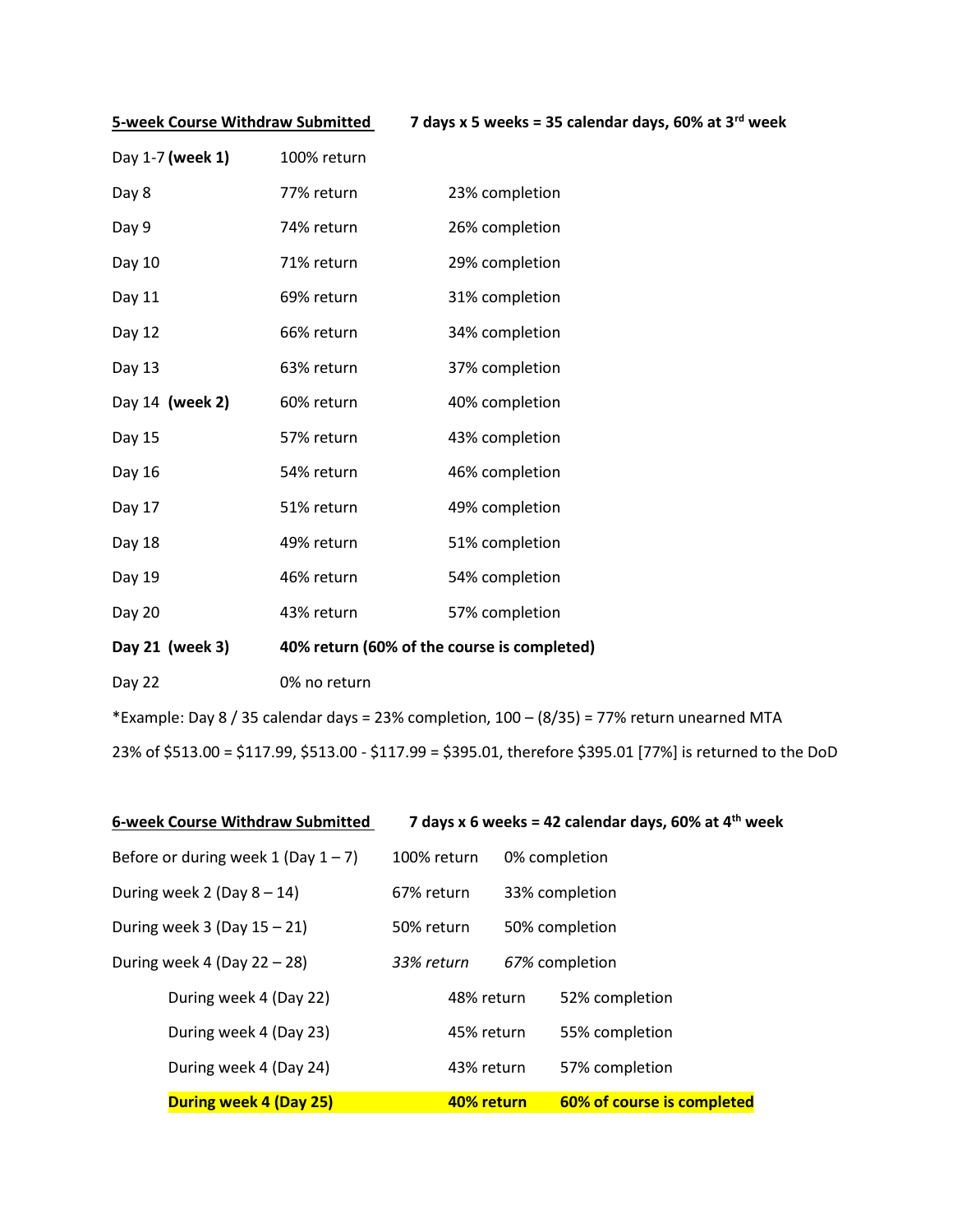| During week 4 (Day 26)                                                                                      | 0% no return |  |  |  |  |
|-------------------------------------------------------------------------------------------------------------|--------------|--|--|--|--|
| During week 4 (Day 27)                                                                                      | 0% no return |  |  |  |  |
| During week 4 (Day 28)                                                                                      | 0% no return |  |  |  |  |
| During week 5 (Day $29 - 35$ )                                                                              | 0% no return |  |  |  |  |
| During week 6 (Day $36 - 42$ )                                                                              | 0% no return |  |  |  |  |
| *Example: Day 14 / 42 calendar days = 33% completion, $100 - (14/42) = 67%$ return unearned MTA             |              |  |  |  |  |
| 33% of \$513.00 = \$169.29, \$513.00 - \$169.29 = \$343.71, therefore \$343.71 [67%] is returned to the DoD |              |  |  |  |  |

| 8-week Course Withdraw Submitted                                                              | 7 days x 8 weeks = 56 calendar days, 60% at $5th$ week |  |                                                                                                             |  |
|-----------------------------------------------------------------------------------------------|--------------------------------------------------------|--|-------------------------------------------------------------------------------------------------------------|--|
| Before or during week 1 (Day $1 - 7$ )                                                        | 100% return                                            |  | 0% completion                                                                                               |  |
| During week 2 (Day $8-14$ )                                                                   | 75% return                                             |  | 25% completion                                                                                              |  |
| During week $3$ (Day $15 - 21$ )                                                              | 62% return                                             |  | 38% completion                                                                                              |  |
| During week 4 (Day $22 - 28$ )                                                                | 50% return                                             |  | 50% completion                                                                                              |  |
| During week 5 (Day $29 - 35$ )                                                                | 37% return                                             |  | 63% completion                                                                                              |  |
| During week 5 (Day 29)                                                                        | 48% return                                             |  | 52% completion                                                                                              |  |
| During week 5 (Day 30)                                                                        | 46% return                                             |  | 54% completion                                                                                              |  |
| During week 5 (Day 31)                                                                        | 45% return                                             |  | 55% completion                                                                                              |  |
| During week 5 (Day 32)                                                                        | 43% return                                             |  | 57% completion                                                                                              |  |
| <b>During week 5 (Day 33)</b>                                                                 |                                                        |  | 41% no return 59% of course is completed                                                                    |  |
| During week 5 (Day 34)                                                                        | 0% no return                                           |  |                                                                                                             |  |
| During week 5 (Day 35)                                                                        | 0% no return                                           |  |                                                                                                             |  |
| During week 6 (Day $36 - 42$ )                                                                | 0% no return                                           |  |                                                                                                             |  |
| During week 7 (Day 43 - 49)                                                                   | 0% no return                                           |  |                                                                                                             |  |
| During week 8 (Day 50 - 56)                                                                   | 0% no return                                           |  |                                                                                                             |  |
| *Example: Day 14 / 56 calendar days = 25% completion, 100 - (14/56) = 75% return unearned MTA |                                                        |  |                                                                                                             |  |
|                                                                                               |                                                        |  | 25% of \$513.00 = \$128.25, \$513.00 - \$128.25 = \$384.75, therefore \$384.75 [75%] is returned to the DoD |  |

**14-week Course Withdraw Submitted 7 days x 14 weeks = 98 calendar days, 60% at 9th week** Before or during week  $1 (Day 1 – 7)$  100% return 0% completion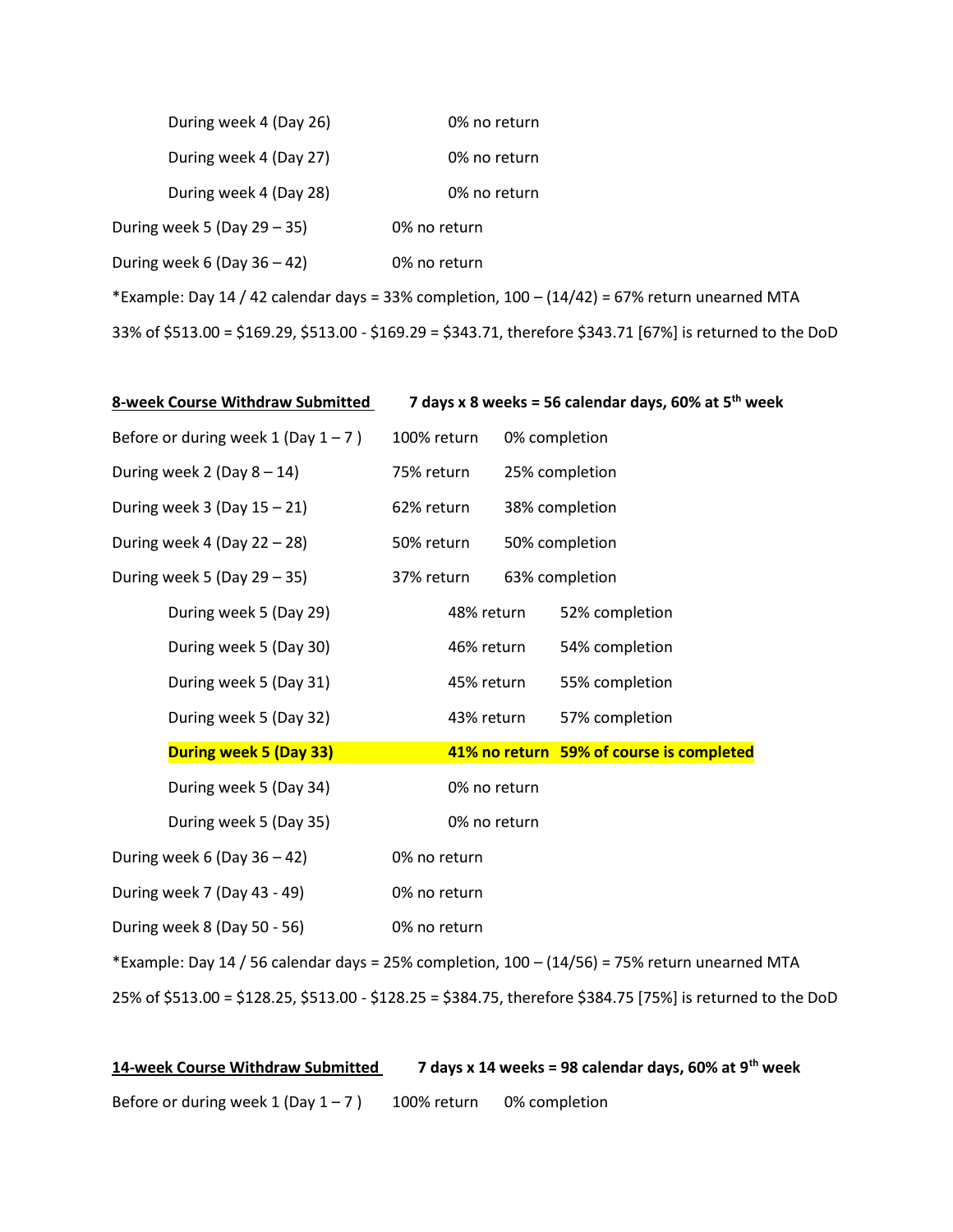| During week $2$ (Day $8 - 14$ )  | 86% return   | 14% completion                                                                                |
|----------------------------------|--------------|-----------------------------------------------------------------------------------------------|
| During week $3$ (Day $15 - 21$ ) | 79% return   | 21% completion                                                                                |
| During week 4 (Day $22 - 28$ )   | 71% return   | 29% completion                                                                                |
| During week 5 (Day $29 - 35$ )   | 64% return   | 36% completion                                                                                |
| During week 6 (Day $36 - 42$ )   | 57% return   | 43% completion                                                                                |
| During week 7 (Day 43 - 49)      | 50% return   | 50% completion                                                                                |
| During week 8 (Day 50 - 56)      | 43% return   | 57% completion                                                                                |
| During week 9 (Day 57 - 63)      | 36% return   | 64% completion                                                                                |
| During week 9 (Day 57)           | 42% return   | 58% completion                                                                                |
| During week 9 (Day 58)           | 41% return   | 59% completion                                                                                |
| During week 9 (Day 59)           | 40% return   | 60% of course is completed                                                                    |
|                                  |              |                                                                                               |
| During week 9 (Day 60)           | 0% no return |                                                                                               |
| During week 9 (Day 61)           | 0% no return |                                                                                               |
| During week 9 (Day 62)           | 0% no return |                                                                                               |
| During week 9 (Day 63)           | 0% no return |                                                                                               |
| During week 10 (Day 64 - 70)     | 0% no return |                                                                                               |
| During week 11 (Day 71 - 77)     | 0% no return |                                                                                               |
| During week 12 (Day 78 - 84)     | 0% no return |                                                                                               |
| During week 13 (Day 84 - 91)     | 0% no return |                                                                                               |
| During week 14 (Day 91 - 98)     | 0% no return |                                                                                               |
|                                  |              | *Example: Day 14 / 98 calendar days = 14% completion, 100 - (14/98) = 86% return unearned MTA |

| 16-week Course Withdraw Submitted        | 7 days x 16 weeks = 112 calendar days, 60% at $10^{th}$ week |                |  |  |
|------------------------------------------|--------------------------------------------------------------|----------------|--|--|
| Before or during week $1$ (Day $1 - 7$ ) | 100% return                                                  | 0% completion  |  |  |
| During week 2 (Day $8-14$ )              | 87% return                                                   | 13% completion |  |  |
| During week $3$ (Day $15 - 21$ )         | 81% return                                                   | 19% completion |  |  |
| During week 4 (Day $22 - 28$ )           | 75% return                                                   | 25% completion |  |  |